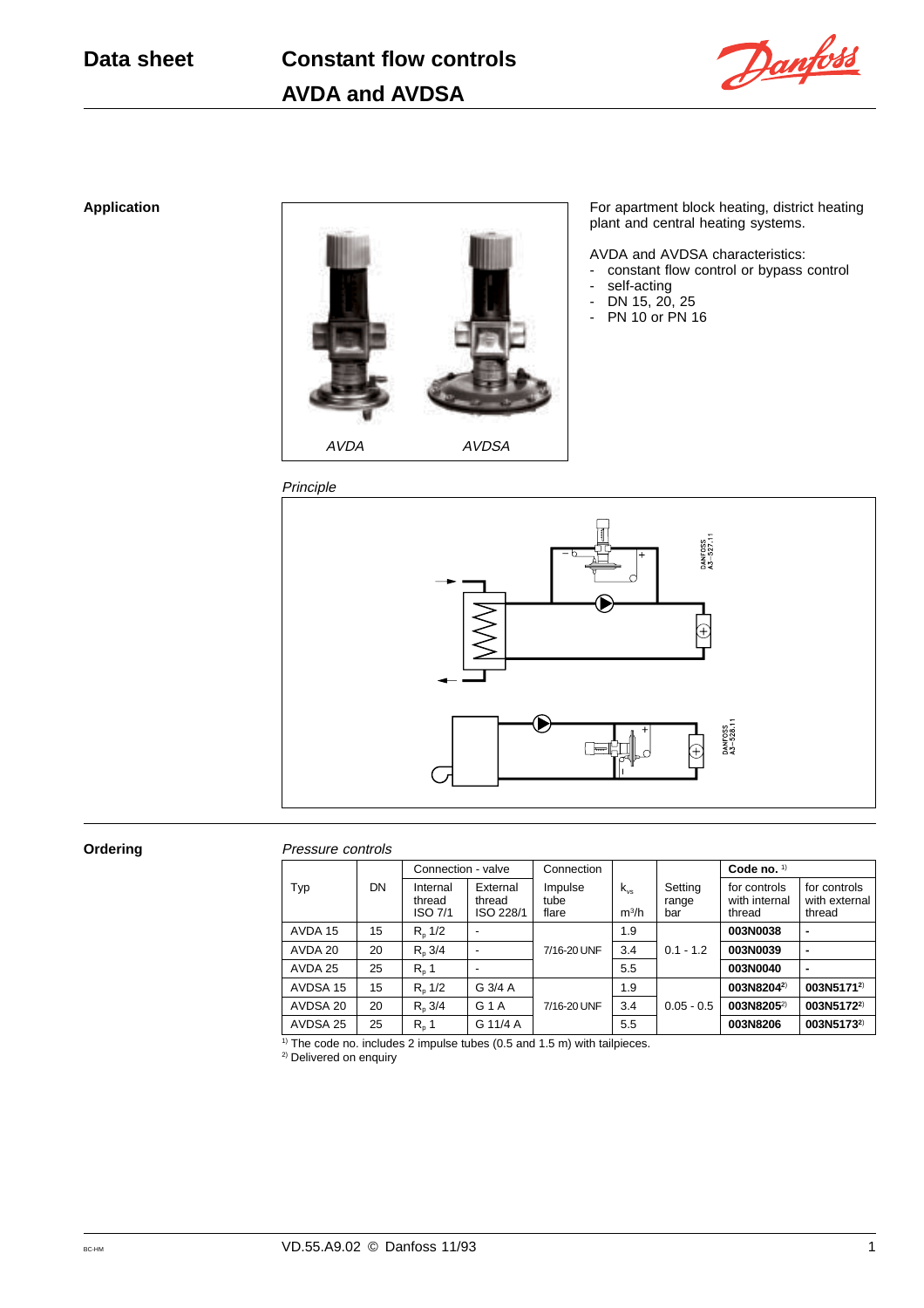Danfoss

1. Selector knob 2. Adjustment head 3. Setting spring 4. Spring retainer 5. Diaphragm 6. Valve cone 7. Spindle 8. O-ring 9. O-ring gland 10. Diaphragm unit 11. Control diaphragm 12. Nipple for impulse tube

# **Data sheet Pressure controls AVDA and AVDSA**

### **Ordering** Spare parts **Tailpieces Spare parts** Spare parts **Spare parts**

| DN        | Code no. |
|-----------|----------|
| 15        | 003N5090 |
| 20        | 003N5091 |
| 25        | 003N5092 |
|           |          |
| <b>DN</b> | Code no. |
| 15        | 003N5070 |
| 20        | 003N5071 |
| 25        | 003N5072 |
|           |          |

| <i>pare parts</i><br>Type                                  |                  |          |
|------------------------------------------------------------|------------------|----------|
|                                                            |                  | Code no. |
| Impulse tube<br>(1-off 0.5 m long and                      | 0.5 <sub>m</sub> | 060-0070 |
| 1-off $1.5$ m long<br>supplied as standard)                | 1.5 <sub>m</sub> | 060-0072 |
| Brass-dipped nipple<br>(two supplied as standard)          |                  | 631X4700 |
| Diaphragm housing AVDA                                     | 003N0065         |          |
| Diaphragm housing AVDSA                                    | 003N0284         |          |
| Diaphragm housing gland<br>AVDA and AVDSA                  | 065F0006         |          |
| Repair kit                                                 | <b>DN15</b>      | 003N4006 |
| (two diaphragms, two O-rings)<br>one valve cone, a tube of | <b>DN 20</b>     | 003N4007 |
| grease and eight screws)                                   | DN 25            | 003N4008 |
| Top part without spring and spring<br>screws               | 003N0001         |          |



## Parts in contact with water

| Valve body<br>(Internal thread): | Ms 58, DIN 17660,<br>w.no. 2.0402      | Valve cone:<br>Spindle:        | NBR rubber<br>Dezincing-free Ms,<br>BS 2874/CZ 132                |
|----------------------------------|----------------------------------------|--------------------------------|-------------------------------------------------------------------|
| Valve body                       |                                        |                                |                                                                   |
| (External thread):               | Dezincing-free Ms,<br>BS 2872/CZ 132   |                                | Diaphragm housing: Zinc-cromated steel,<br>DIN 1624, W.Nr. 1.0338 |
| Diaphragm:                       | EPDM rubber                            | Impulse tube:                  | Copper                                                            |
| Valve seat:                      | CrNi-Steel, DIN 17660,<br>w.no. 1.4301 | Control diaphragm: EPDM-rubber |                                                                   |

**Design**

# **Data** AVDA

| $\left( \frac{1}{2} \right)$ |  |
|------------------------------|--|

| AVDSA                             |  |
|-----------------------------------|--|
|                                   |  |
|                                   |  |
| Max. differential pressure  7 bar |  |
|                                   |  |
|                                   |  |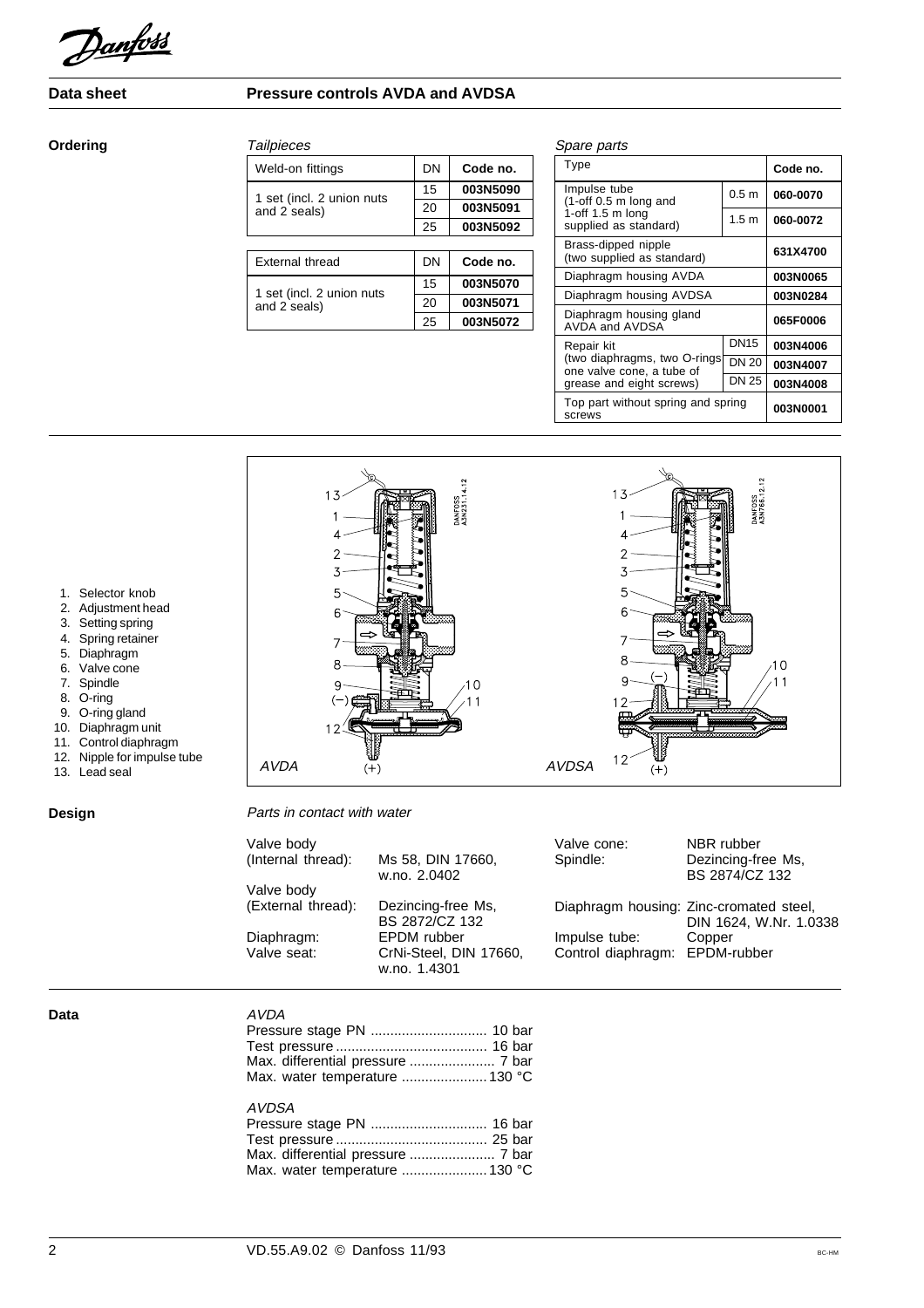Danfoss

**Sizing**



### Example

### Given

Assuming a pressure drop in the line from the pump to and from the valve connections of nil so that  $\Delta p_p = \Delta p_a = \Delta p_v$ , the plant differential pressure at max. load  $= 0.25$  bar.

### **Condition**

Maximum plant differential pressure with closed radiator valves limited to 0.3 bar. Pump water volume (Q) for this condition  $= 0.3$  m<sup>3</sup>/h.

### Required

A pressure relief control able to circulate a water volume of at least 0.3 m<sup>3</sup>/h at  $\Delta p_a = 0.3$ bar and which will remain closed under max. plant load,  $\Delta p_a = 0.25$  bar.

### Method

Locate the necessary water volume,  $Q = 0.3$ m3/h, on the horizontal axis in the nomogram.

From the  $0.3$  m<sup>3</sup>/h point, take a vertical line up to intersect the curve that gives the pressure at which the valve must be completely open (here, 0,3 bar). From the intesection, take a horizontal line to intersect the vertical axes on the right. These axes give the pressure rise  $X_P$  that is necessary across the valve before it can give the required capacity Q.

Since the pressure rise in this example is 0.3  $- 0.25 = 0.05$  bar, a valve where  $X_P \le 0.05$ bar could be used, i.e. an AVDA 25. This setting is therefore 0.25 bar, i.e. the valve is closed when the differential pressure across it is 0.25 bar.

A pressure gauge can be used in making the setting, or an approximate setting can be made as shown in the associated installation example.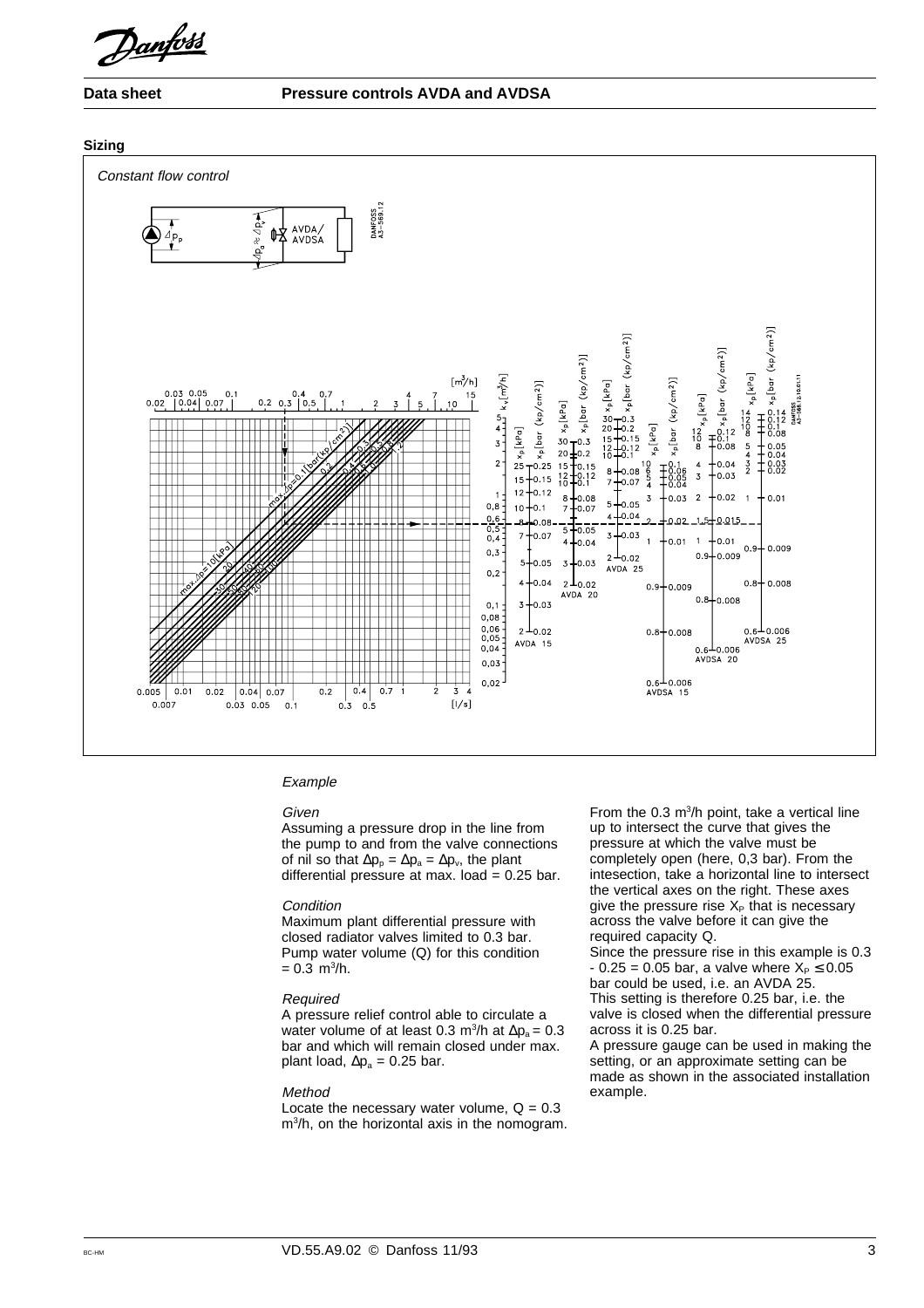Danfoss

# Data sheet **Pressure controls AVDA and AVDSA**

**Installation**

The valve body can be installed in any position. A Danfoss FV strainer is recommended.

Pressure control impulse tube must be fit vertically or horizontally onto the main pipe, never downwards.

Needle valve can be fit between main pipe and impulse tube, if necessary.

Impulse tube connector marked (+) is fit in flow pipe and connector marked (-) in return pipe. To simplify settings main pipe must have manometer connector fit close to impulse tube.

On turning diaphragm housing downwards the letter "RA" on valve housing must be oriented upright.

## **Setting**

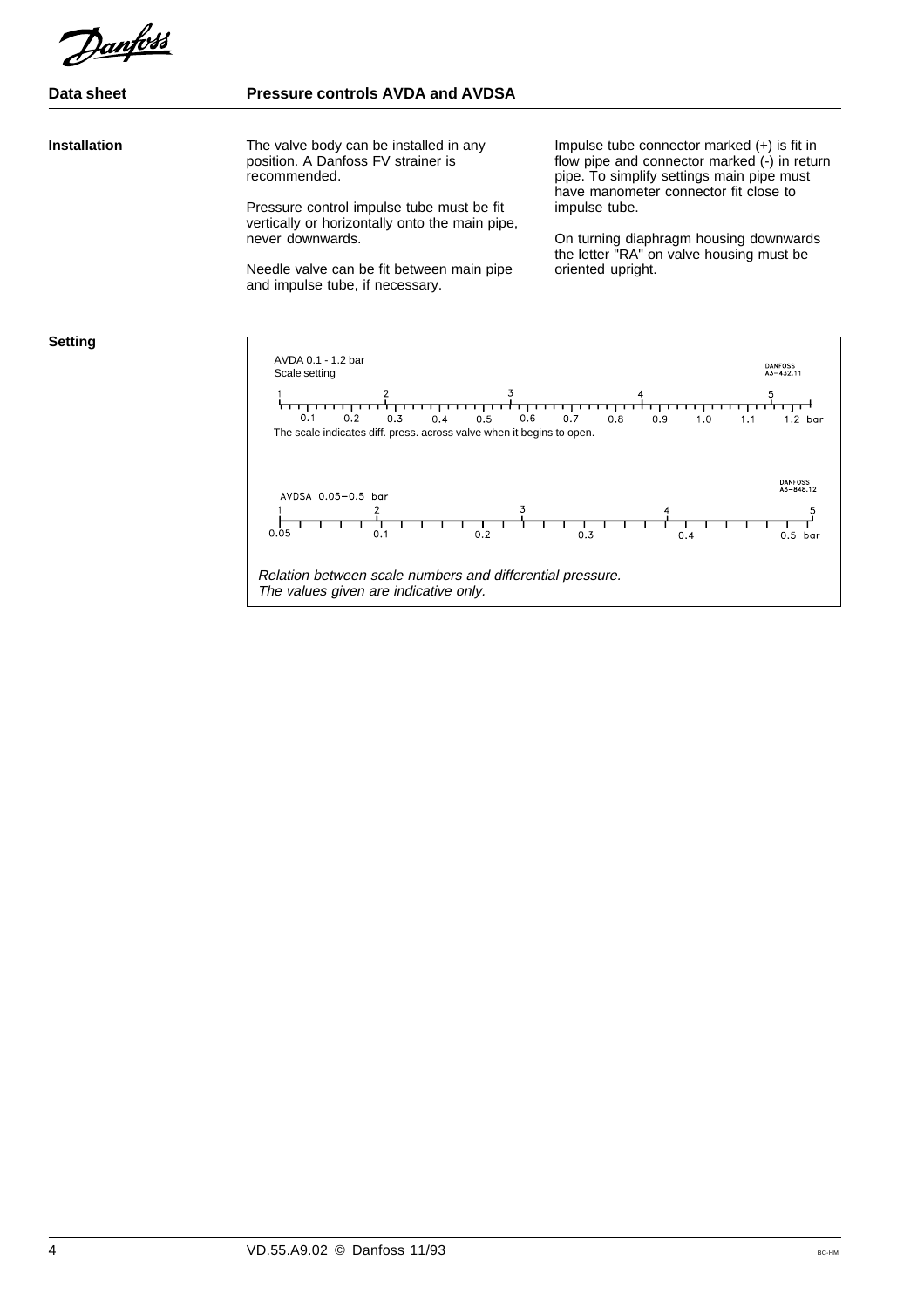Danfoss

# **Data sheet Pressure controls AVDA and AVDSA**

# **Dimensions**

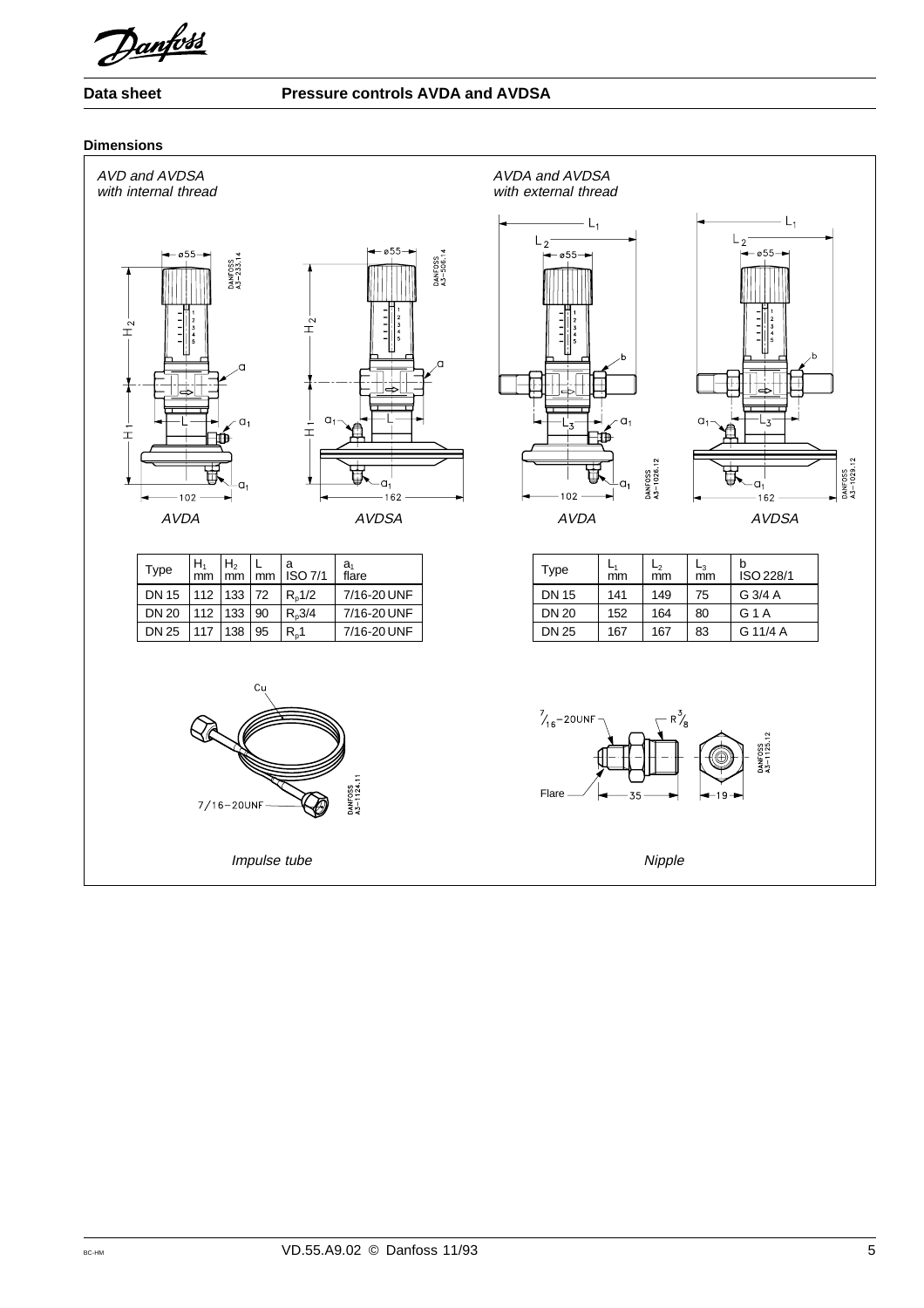Danfoss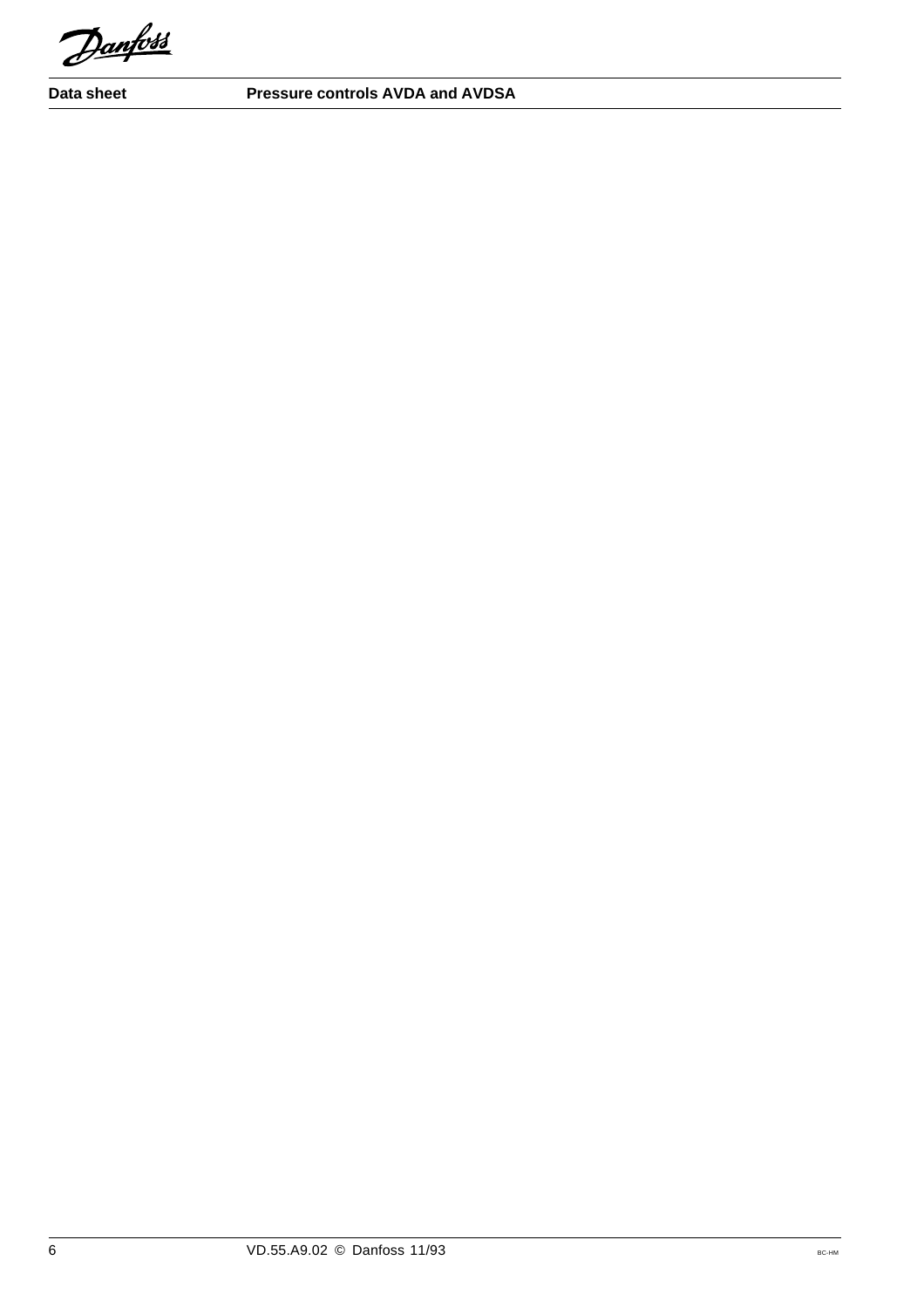Danfoss